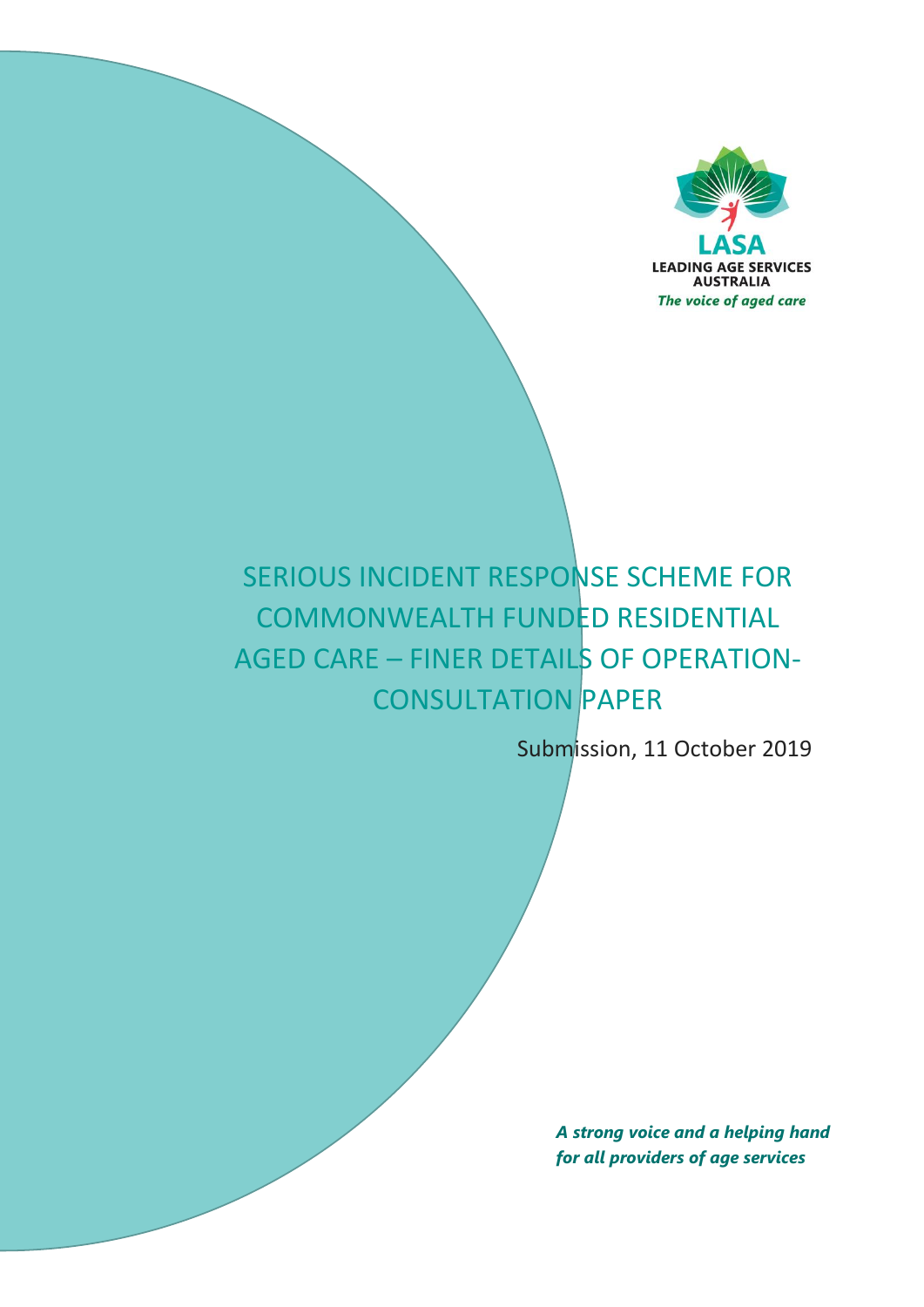# Leading Age Services Australia

Leading Age Services Australia (LASA) is a national association for all providers of age services across residential care, home care and retirement living/seniors housing. Our purpose is to enable high performing, respected and sustainable age services that support older Australians to age well by providing care, support and accommodation with quality, safety and compassion – always.

LASA's membership base is made up of organisations providing care, support and services to older Australians. Our Members include private, not-for-profit, faith-based and government operated organisations providing age services across residential aged care, home care and retirement living. 55% of our Members are not-for-profit, 37% are for-profit providers and 8% of our Members are government providers. Our diverse membership base provides LASA with the ability to speak with credibility and authority on issues of importance to older Australians and the age services industry.

LASA would like to thank Hall & Wilcox, especially Ms Alison Choy Flannigan, for their analysis of what impact the proposed Serious Incident Response Scheme may have on aged care providers which has informed this submission.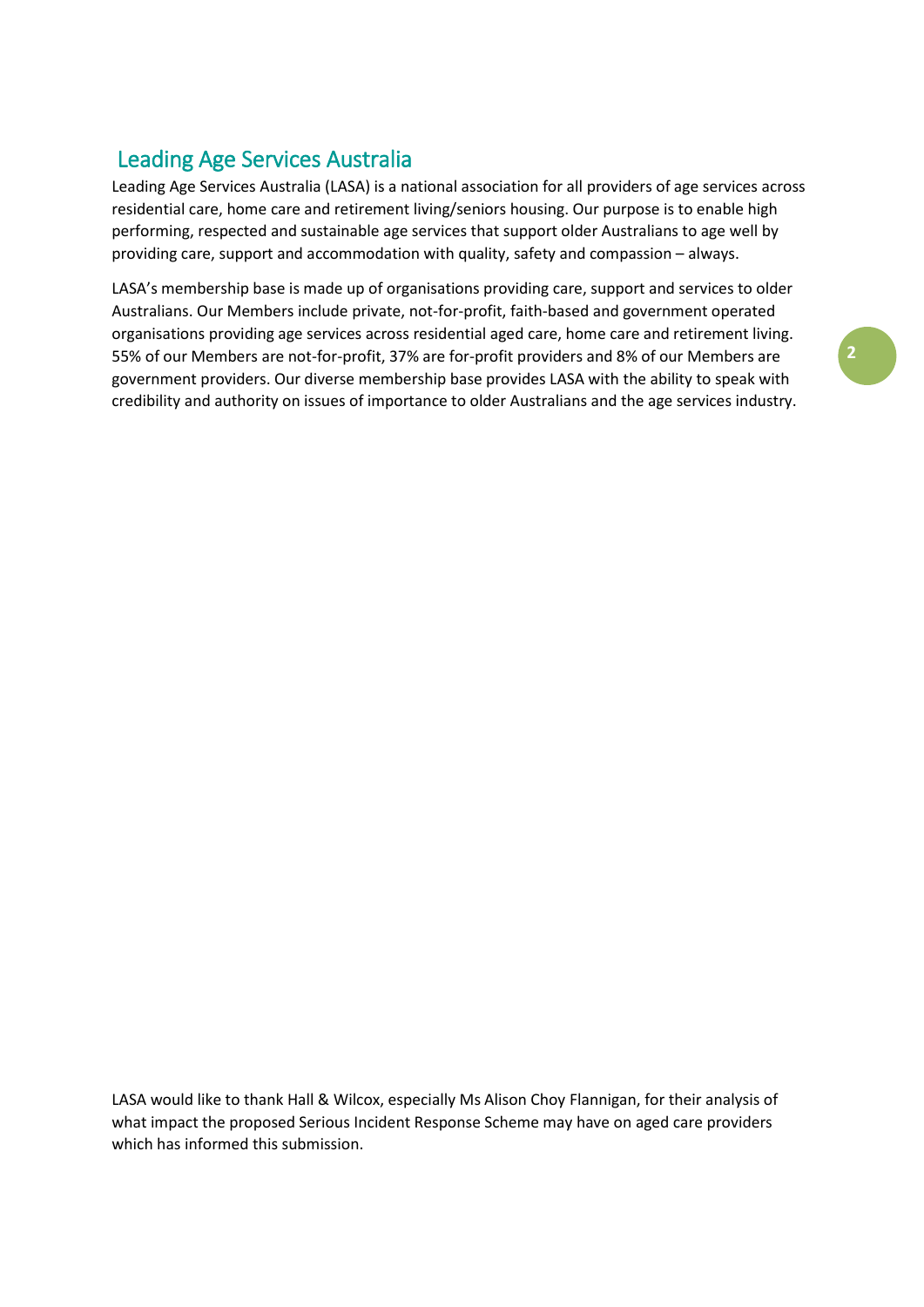# **Executive Summary**

The Aged Care Quality and Safety Commission (ACQSC) undertakes the regulation and education of providers of aged care services regarding quality of care provision. LASA proposes that one main purpose of the Serious Incident Response Scheme (SIRS) should be to provide a tool to achieving a reduction in the number of 'serious incidents'. In LASA's view, this purpose is best accomplished through a sector-wide learning approach supported by the ACQSC's education powers. Providers report under SIRS in good faith. If reporting under SIRS commonly results in regulatory responses that providers may interpret as punitive, this constitutes a disincentive to engage in the free and frank reporting essential to quality improvement.

A well-developed SIRS would provide a comprehensive data source which can be analysed to support learning and quality improvement for individual providers, care outlets as well as all-ofindustry. In the interest of quality improvement, LASA strongly believes that SIRS should take an educational approach to all SIRS reports in the first instance. If providers do not trust that they can safely report to SIRS, then an important opportunity for quality improvement via a dialogue between SIRS and the provider will be lost. An increase in the number of reported incidents may be the result of a culture of compliance and encouragement of responsible reporting. Therefore, examination of SIRS data should not be solely based upon the number of incidents but upon a proper analysis of the reports. Outliers in relation to over and under-reporting should be identified and de-identified averages should be published so that providers have a benchmark against which they can measure themselves against.

A key weakness of the SIRS consultation paper is that it insufficiently distinguishes incidents from 'serious incidents'. LASA considers that incidents are investigated, managed and resolved by providers within their quality improvement and compliance frameworks whereas 'serious incidents' are additionally reported to regulators. To distinguish 'incidents' from 'serious incidents' LASA proposes that a discussion of vignettes and case studies would facilitate the carving out of the nuances and thresholds involved.

LASA welcomes that different definitions for 'serious incidents' are used depending on whether the perpetrator was a member of staff or a fellow resident. However, overwhelmingly LASA Members are concerned that the definitions given are too broad, thus providing insufficient guidance as to what is considered an incident serious enough to warrant reporting under SIRS. If the Government were to provide vignettes and hypothetical case-studies, these could illustrate to providers how the definitions should be interpreted and applied. A real concern is that the SIRS may be overwhelmed with reports of incidents that may not be 'serious' in nature. Further, the ethical issue concerning a resident's ability to give consent when suffering from dementia will also require addressing.

LASA Members would like to see 'serious incidents' which come to the knowledge of providers, which are caused by third parties, such as family members of residents included in their SIRS reporting obligations. SIRS envisages obliging providers to report 'serious incidents' involving residents suffering from dementia. A concern is that residents with dementia who consistently display aggressive behaviours may not be admitted to residential care as such behaviour may now require mandatory reporting. In view of providers' security of tenure obligation they may eschew the regulatory risk such a resident may pose for their aged care service.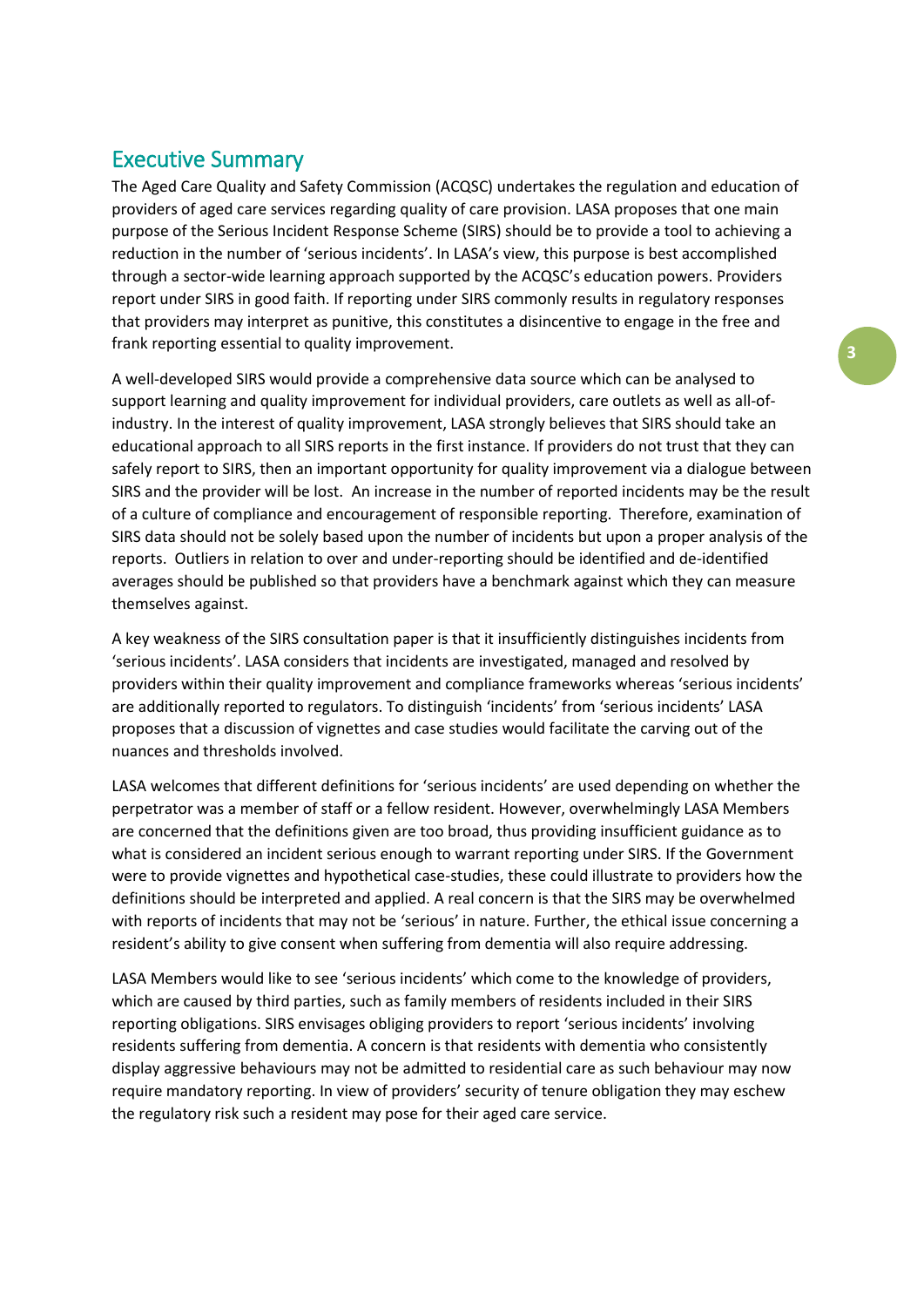LASA Members strongly reject a proposal for a *proportionate reporting* provision under which not all providers need to report all 'serious incidents'. Members consider that proportionate reporting may undermine the purpose and integrity of the SIRS.

LASA does not support the publication of SIRS data because the SIRS as a newly instituted Scheme is likely to experience issues with its design and implementation. These are not likely to be identified until the SIRS has been operationalised for some time with several waves of reports received and analysed. Fundamental to requiring individual providers to publicly report their SIRS performance is the risk-adjustment of their resident casemix. Reporting without such risk adjustment is misleading for all consumers of this data, but in particular for the general public. Public reporting should only occur once the regulators and industry are comfortable that the system is fair and robust.

**4**

# Introductory remarks

!!!!!!!!!!!!!!!!!!!!!!!!!!!!!!!!!!!!!!!!!!!!!!!!!!!!!!!!!!

# LASA's view regarding the purpose of the Serious Incident Response Scheme (SIRS)

LASA believes that the main purpose of the SIRS should be providing a tool to achieve a reduction in the number of 'serious incidents' in aged care through taking a learning approach that includes:

- 1. Monitoring the rate of 'serious incidents' in aged care.
- 2. Collecting information on providers' actions taken to prevent further such incidents.
- 3. Analysis of the information provided, including identifying outliers and trends to inform systemic improvements, such as further education and guidance
- 4. Using the analysis of the information provided to support the prevention of 'serious incident's by facilitating system-wide organisational learning about:
	- a. factors causing and/or contributing to 'serious incidents'; and
	- b. organisational changes undertaken to prevent further such incidents.

The SIRS should facilitate learning and quality improvement at the level of individual providers and/or care outlets as well as on an industry level.

Already in 2005 the WHO observed that it is a missed opportunity if care services cannot learn from preventable errors that occurred in other services and consequently take preventive measures. The quote below demonstrates this WHO insight<sup>1</sup>.

*In seeking to improve safety, one of the most frustrating aspects for patients and* professionals alike is the apparent failure of health-care systems to learn from their mistakes. Too often neither health-care providers nor health-care organizations advise others when a *mishap)occurs,)nor)do)they)share)what)they have)learned)when)an)investigation)has)been)* carried out. As a consequence, the same mistakes occur repeatedly in many settings and *patients continue to be harmed by preventable errors.* (p.7)

# A SIRS designed to support quality improvement through learning

SIRS should include feedback to (1) reporting providers and (2) industry nationally to facilitate learning about preventing and managing 'serious incidents' and to inform quality improvement.

 $1$  World Health Organisation 2005, DRAFT Guidelines for Adverse Event Reporting and Learning Systems, *Purposes of reporting.*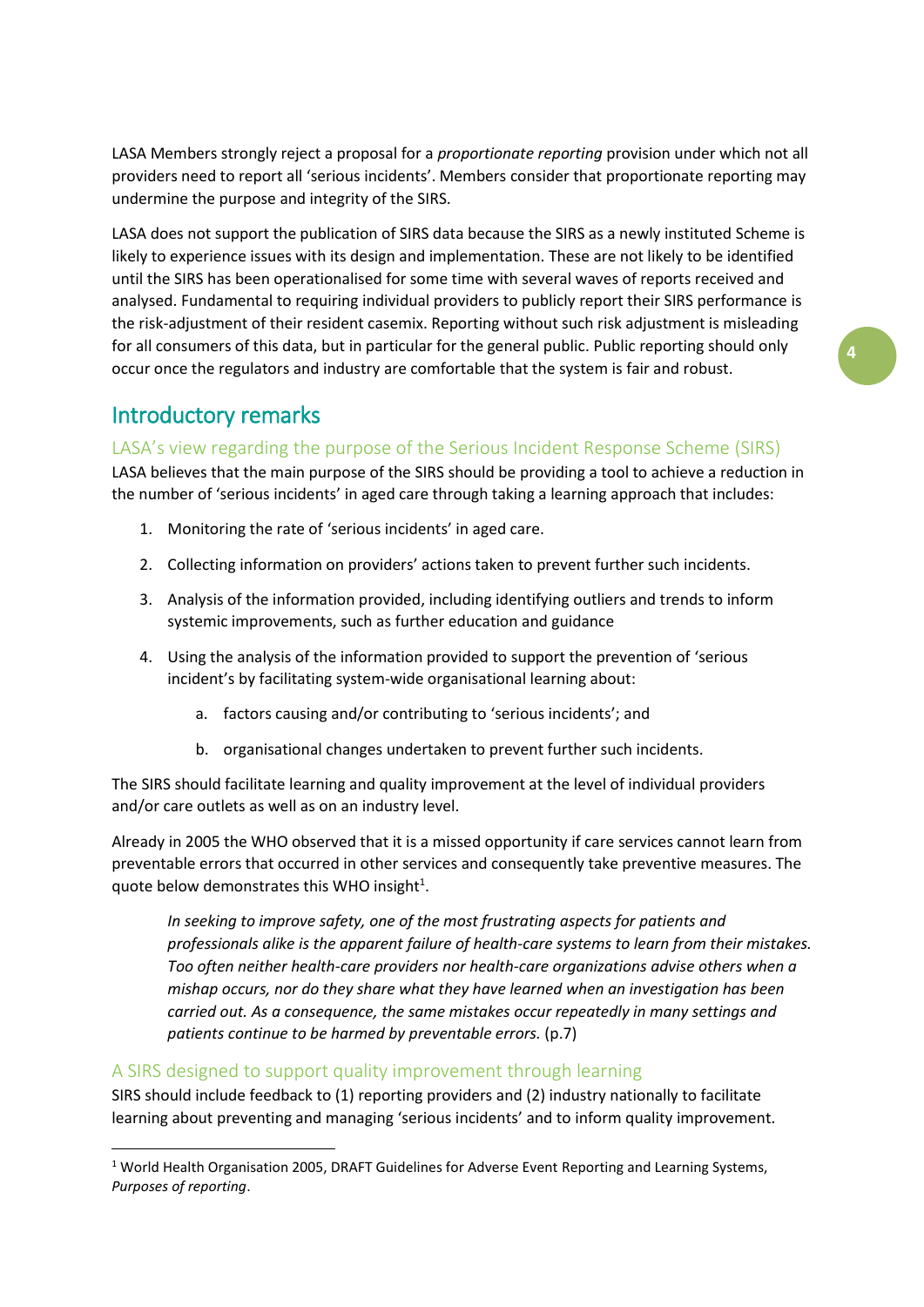Health care has been using incident reporting systems for some time as a key tool to improve safety and enhance organisational learning. For example, the Australian Commission for Safety and Quality in Health Care states that:

Approaches to reducing and managing patient safety incidents involve a complex series of *steps)including:*

- **•** *identification*
- *investigation and analysis*
- *management of the incident(s)*
- **•** feedback and learning<sup>2</sup>.

One option of facilitating learning from 'serious incidents' at the industry-wide level could be making SIRS data for an individual provider available alongside de-identified national SIRS data in quarterly or bi-annual reports. If data are appropriately risk adjusted, these reports would enable providers to compare their own performance against a national average, as well as high and low levels of 'serious incidents'.

SIRS could further support provider learning for the purpose of quality improvement by making available case studies about 'serious incidents'. These case studies could involve de-identified incidents in a multi-factorial analysis of the key factors that contributed to the incident and describe the steps taken to remedy these factors.

## Implementation issues

!!!!!!!!!!!!!!!!!!!!!!!!!!!!!!!!!!!!!!!!!!!!!!!!!!!!!!!!!!

The SIRS related amendments to the legislation should not be retrospective as that would be administratively impossible for providers. SIRS reporting obligations should only apply to occurrences after the commencement of the legislation and providers should be provided with at least 3 months prior notice of commencement to change policies and train staff.

#### Definitions

LASA Members considered as positive the use of different definitions for 'serious incidents' depending whether they were committed by staff or residents or third parties.

However, many of the types of incidents envisaged to require reporting under SIRS present in shades from somewhat or slight to serious. This is particularly true for the concepts of inappropriateness, improper, inhumane, injury and neglect. For providers it is of utmost importance that the **degree** of inappropriateness, injury or neglect that constitutes a 'serious incident' is clearly defined. Overwhelmingly, Members are concerned that the definitions given are too vague and provide insufficient guidance as to what is considered an incident serious enough to warrant reporting under SIRS.

<sup>2</sup> Page 47 of *Measurement for Improvement Toolkit, ACSQHC*, <https://www.safetyandquality.gov.au/wp.../measurement-for-Improvement-toolkit-a.pdf>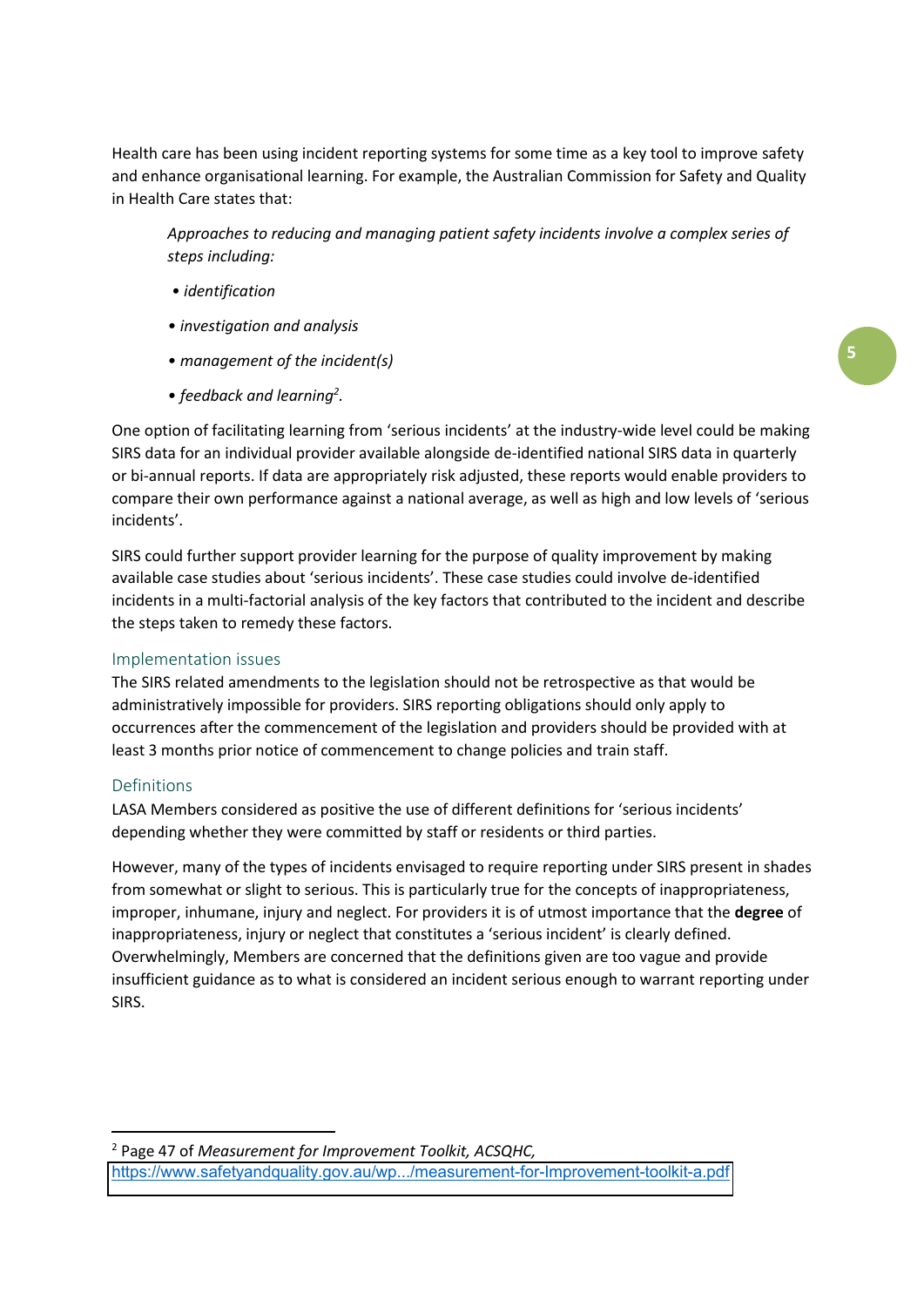#### *Distinguishing 'incidents' from 'serious incidents'*

LASA believes that the consultation paper has not been successful in clearly identifying the characteristics that denote a 'serious incident'. No clear test is proposed that providers can use to identify as to what should be reported.

The consultation paper contains a section headed *What won't be considered a 'serious incident'*? (pp.16-17) which explains that a 'serious incident' does not include:

*'reasonable management of care'* that takes account of 'any relevant code of conduct or professional standard' and matters that on investigation are 'held to be trivial or negligible'  $(p.16)$ .

This statement is followed by examples that describe actions of ordinary care delivery such as: touching a consumer to guide them, accidental physical contact and a staff member raising the voice to attract attention. LASA Members did not find these examples helpful in assisting them to determine what constitutes a 'serious incident'.

LASA believes that a binary approach to classifying care as either *normal care* or 'serious incident' fails to acknowledge the reality of care-giving. Rather than being binary in character and quality, acts of care-giving are highly nuanced, as are the contacts between residents as they relate to each other in this setting. Any examples given to providers to determine whether they are dealing with a reportable 'serious incident' should acknowledge this complex reality of care provision.

LASA suggests that a continuum exists with thresholds between 'normal care'; 'incidents' and 'serious incidents. It is LASA's view that 'incidents' should be investigated, addressed, resolved and documented by the provider according to organisational policy and procedure and quality improvement framework and Commonwealth accreditation standards.

A discussion of edge cases would facilitate the carving out of the nuances and thresholds involved when distinguishing 'incidents' from 'serious incidents'. A suitable test case may be whether a care act constitutes an incident such as 'rough handling' or a 'serious incident'. Members suggested that the Department may consider establishing a panel comprising consumers, aged care advocates, relevant clinicians and providers who discuss test cases to distinguish 'incidents' from 'serious incidents'. The test cases and the determination of their severity can be made available to providers to assist them in working out whether reporting under SIRS is required.

LASA acknowledges that it may not be possible to have definitions for 'serious incidents' that can be interpreted and applied to the aged care setting without causing difficulty from time to time. Guidance will also be required through the provision of vignettes and case-studies illustrating how the definitions should be interpreted and applied. Such a case-study approach is used by the Australian Health Practitioner Regulation Authority to demonstrate to health care professionals how the Codes of Conduct and Codes of Ethics are applied to real life disciplinary actions.

#### *Potential for over reporting*

LASA agrees with the consultation paper that 'the definition of a 'serious incident' is a critical factor in a SIRS' (p.17) as this will determine the number of reports submitted to the SIRS. If definitions remain unclear and/or are inadequately supported with guidance material as to their reporting thresholds then providers are likely to report all incidents to ensure compliance with the Scheme.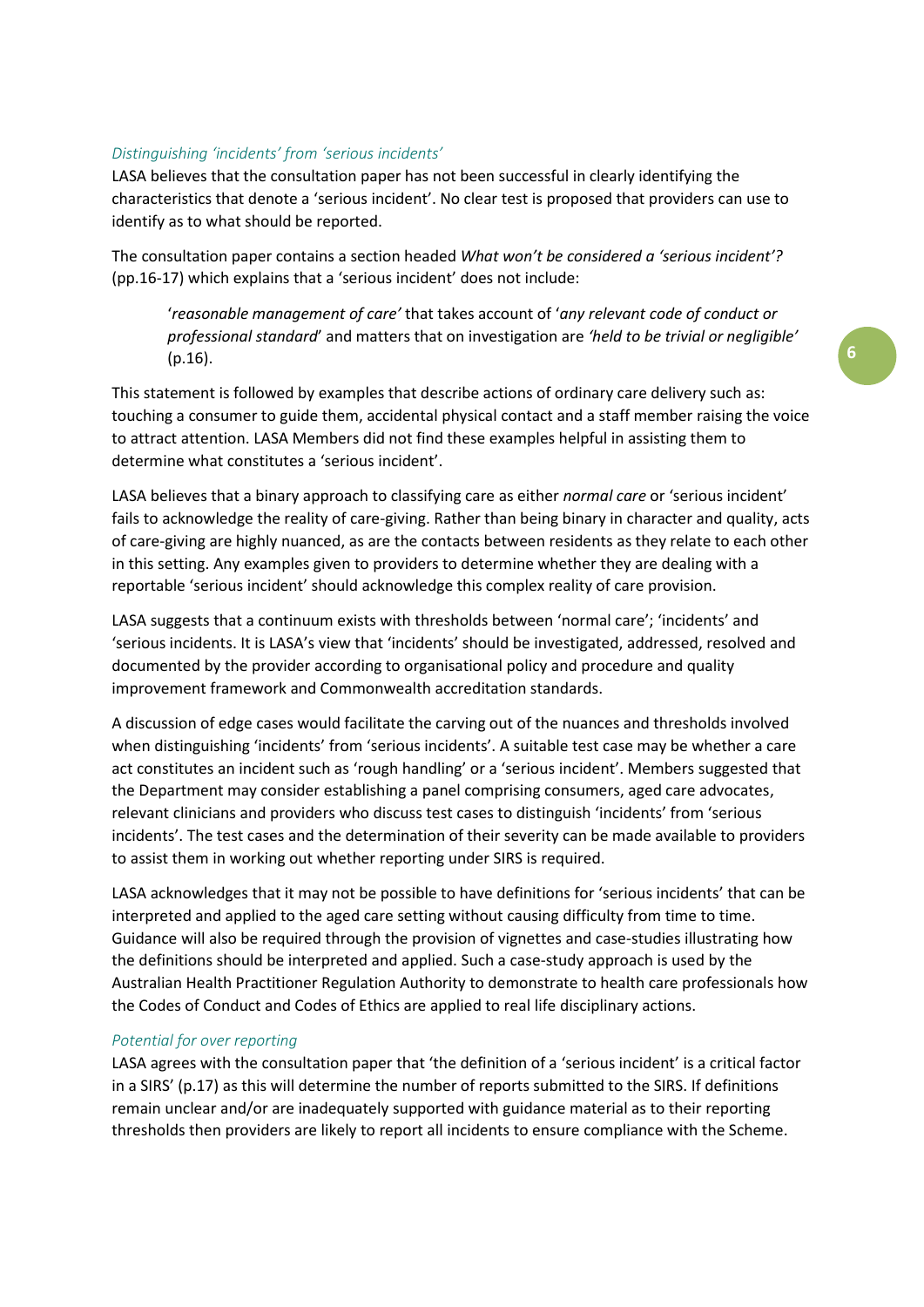#### Code of conduct

LASA assumes that the consultation paper when referring on page 16 to 'any relevant code of conduct' this may mean the National Code of Conduct for health care workers which may apply to personal care workers. It would be helpful if the Department could provide information whether this is the Code alluded to and which Australian States have implemented this Code.

#### Source materials used

The consultation paper draws much on the NDIS for definitions and other supporting material. LASA observes that the NDIS has been operational for a short time only and the definitions may not have undergone 'proof of concept' in the operational setting and the legal meaning of terms may not be established. The Royal Commission into Violence, Abuse, Neglect and Exploitation of People with Disability currently underway also casts doubt on the effectiveness of these definitions.

# Provider reporting

# Clearly stated reporting requirements

The actual reporting requirement is not clearly stated in the consultation paper. Wording similar to the wording in the Health Practitioner Regulation National Law Section 141 should be considered. For example: the words 'a reasonable belief' and in the course of providing aged care services' should be used. Inclusion of these phrases would:

- Avoids confusion with knowledge gained in a professional capacity as compared to a personal capacity;
- Should also exclude knowledge gained when providing medico-legal advice or for quality assurance:
- Should exclude where there is no reasonable belief that the incident occurred  $-e.g.$  when the complainant suffers dementia and there is no evidence of abuse, vexatious complaints, allegations provided by rumour or third hand without any other evidence. Multiple complaints about the same incident should only be required to be reported once.
- Providers are not required to provide information which is subject to legal professional  $\bullet$ privilege.

# First response to providers should be educational

Providers report under SIRS in good faith. If reporting under SIRS commonly results in consequences that providers may interpret as punitive, this response constitutes a disincentive for providers to engage in free and frank reporting.

In the interest of quality improvement, LASA strongly believes that SIRS should take an educational approach to all SIRS reports in the first instance. If providers do not trust that they can safely report to SIRS, then an important opportunity for quality improvement via a dialogue between SIRS and the provider will be lost.

LASA believes that providers should only be penalized for not reporting a 'serious incident' unless they were proven to have recklessly not reported.

Further, in relation to the amount of information which is required to be reported, the Government should take into consideration that providers have a number of rights and obligations, including the privacy rights of individuals and the right to protect their position including in relation to legal professional privilege.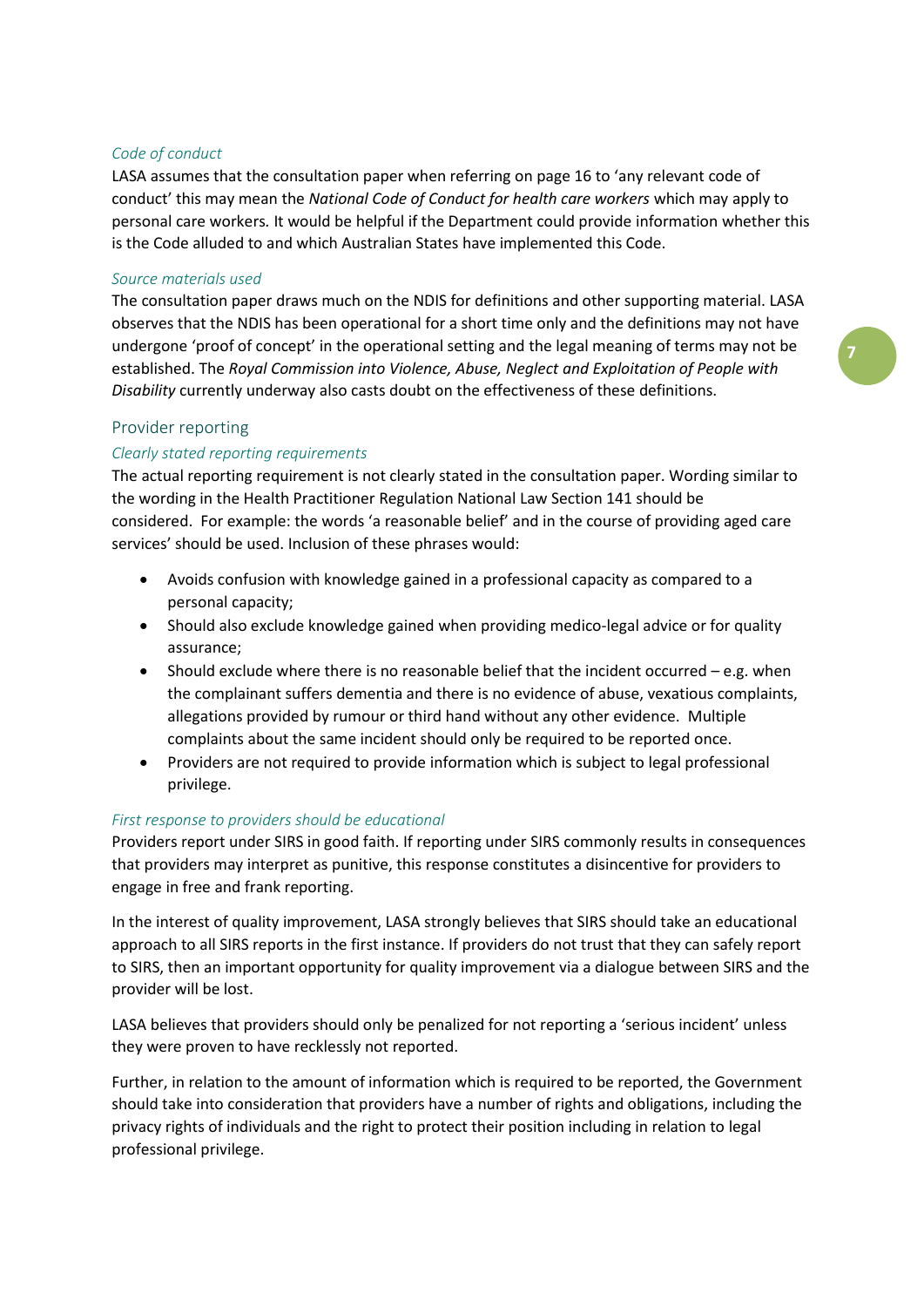Any proposed reporting scheme also needs to take account of the protocols used by providers in remote locations. LASA proposes that existing protocols by remote providers be investigated while the SIRS is under development to ensure remote providers can successfully participate in the Scheme.

### Intersection of SIRS with other laws

If a registered health care professional is a perpetrator of abuse reported under SIRS, how will SIRS intersect with the Health Practitioner Regulation National Law? Looking to the future, would SIRS also intersect with any registration body for personal care workers, should such a scheme be introduced?

How will the proposed SIRS intersect with state-based elder safeguarding laws? Some jurisdictions differ in reporting protocols, and the proposed SIRS should be able to be consistently applied. The SIRS design should also minimise any duplicate reporting requirements. For example, in Victoria any unexplained deaths in residential aged care also require reporting to *Worksafe* which may result in duplicate reporting for Victorian providers.

The consultation paper on page 5 under the heading of *Regulatory Context* refers to a 'broader range of Commonwealth, state and territory laws' as well as the Charter of Aged Care Rights, Aged Care Quality Standards and Aged Care Quality and Safety Commission. LASA considers that further and more fine-grained consideration needs to be given to how in practice the SIRS will intersect with these other regulatory instruments.

LASA is querying whether Commonwealth-funded aged care services other than residential aged care will be included under the SIRS reporting requirements. In this case providers will likely require clarification as to which services are included and which are excluded and which entities are required to report (e.g. approved providers under the Aged Care Act).

LASA proposes that reporting of elder abuse should also be made obligatory for registered health care providers and hospitals.

#### Consultation questions and definitions

#### *Questions:*

- 1. Are there any other components/definitions that should be in scope for a SIRS? LASA Members did not identify any other components or definitions that should be included in the scope for SIRS apart from the inclusion of 'serious incidents' committed by family members or visitors (see below).
- 2. Should acts by family and/or visitors be covered by a SIRS?
	- LASA Members strongly supported the inclusion of 'serious incidents' by family members or visitors in the SIRS because providers have a duty of care for the wellbeing of their residents. Further, the inclusion of these acts would enable a system-wide view to be gained about family violence directed at elders in this setting and would provide data to inform a systemwide response. A particular concern for LASA Members is financial abuse that they observe being inflicted on residents and which they feel powerless to prevent or intervene in or communicate without risk of breaching the privacy of third parties. The reporting should also include allegations of abuse perpetrated by others who may not be visitors such as contractors to the provider.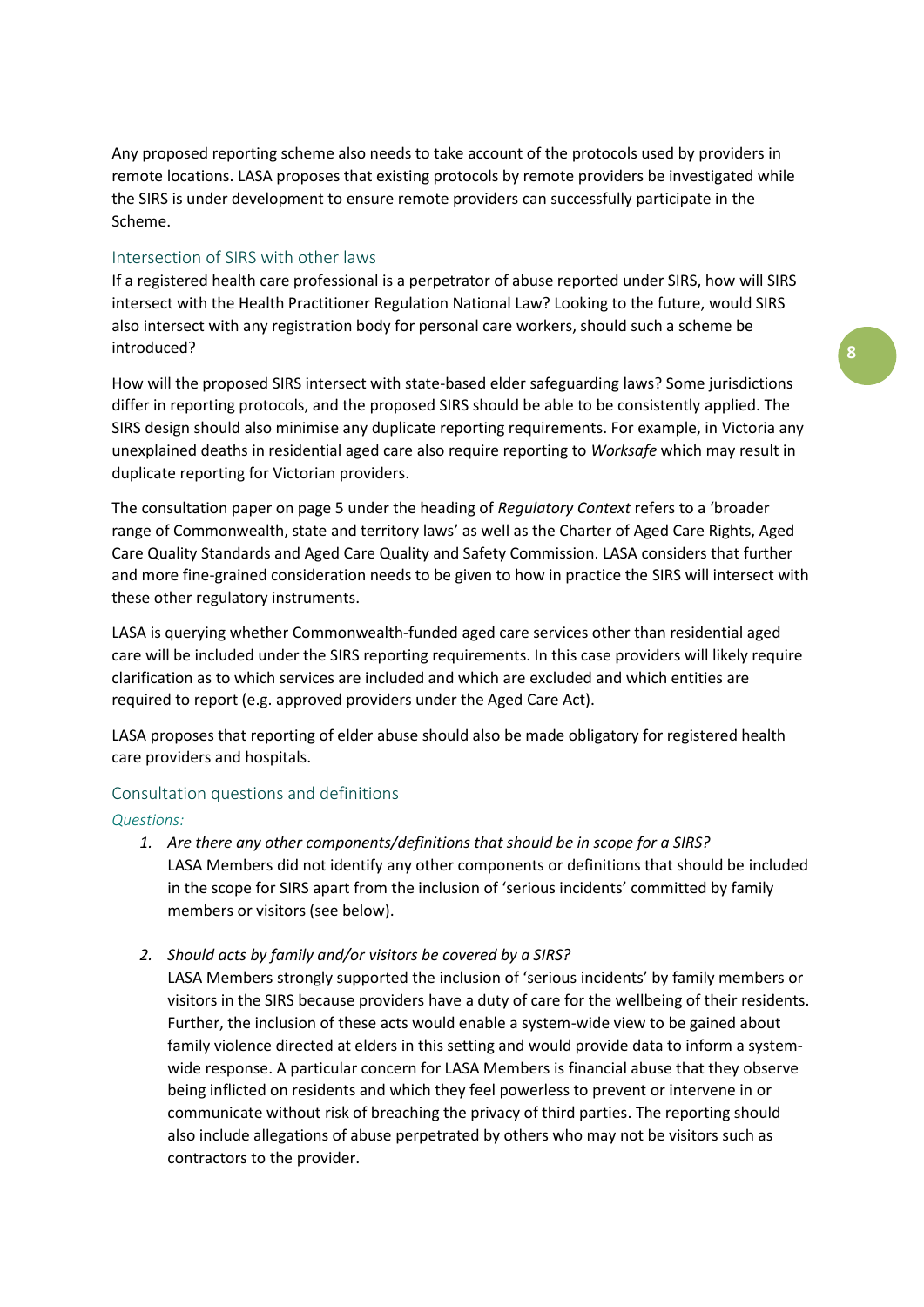3. Should a SIRS include an unexplained death, noting the role of the Coroner? In our consultation Members raised the issue that unexplained deaths are not a rare occurrence in residential aged care as people living there tend to be in the last phase of their life. Including unexplained deaths in SIRS may thus not reflect 'serious incidents'. If SIRS includes reporting of potentially unexplained deaths, consideration should be given to the requirement of reporting unexplained deaths to the Coroners (which differs in each State) to avoid duplication of reporting.

# Alleged, suspected or actual 'serious incident's by a **staff member** against a consumer Definition: Physical abuse

Unlawful contact with, or assault of, an aged care consumer, including the unreasonable use of *physical)force,)injury,)or)physical)coercion)of)an)aged)care)consumer.)*

In the main Members felt that this definition lacks clarity. What would constitute unlawful contact by staff? What would constitute unreasonable use of physical force? Members suggested that the staff's intention and a resident's outcome should be included in the definition or in an explanatory note to the definition. For example, reasonable force may have been used that resulted in the resident developing bruising but the staff's intention was to prevent the greater harm of the resident falling.

Members suggested following resident outcomes for inclusion in the definition of 'physical abuse' or in any explanatory material:

- $\circ$  Transfer to hospital
- o Assessment by medical doctor or nurse practitioner
- $\circ$  Change in care plan

Members thought that the terms 'injury' and 'coercion' require clarification. It was thought that this could be dealt with in an explanatory statement by saying: 'injury' such as:......, or 'coercion' such as....

Unclear is how this definition would capture 'physical abuse' that is inflicted on a lower level but in a consistent pattern over time (weeks and months) such as a degree of 'rough handling' during care delivery.

#### Definition: Sexual abuse

*Any)sexual)activity)inflicted)on,)with,)or)in)the)presence)of)an)aged)care)consumer.*

The definition uses 'sexual activity' not 'sexual assault'. 'Sexual activity' could be broadly defined and should include the concept of 'consent', for example "any sexual assault (without consent) inflicted on...". The Member comment below demonstrates that an absence of consent is important when talking about 'sexual abuse' in terms of 'sexual activity':

*We had an issue a few years ago where a staff member kissed a resident in celebration. We* reported it as he had crossed boundaries and the resident hadn't consented but this definition doesn't include the concept of consent.'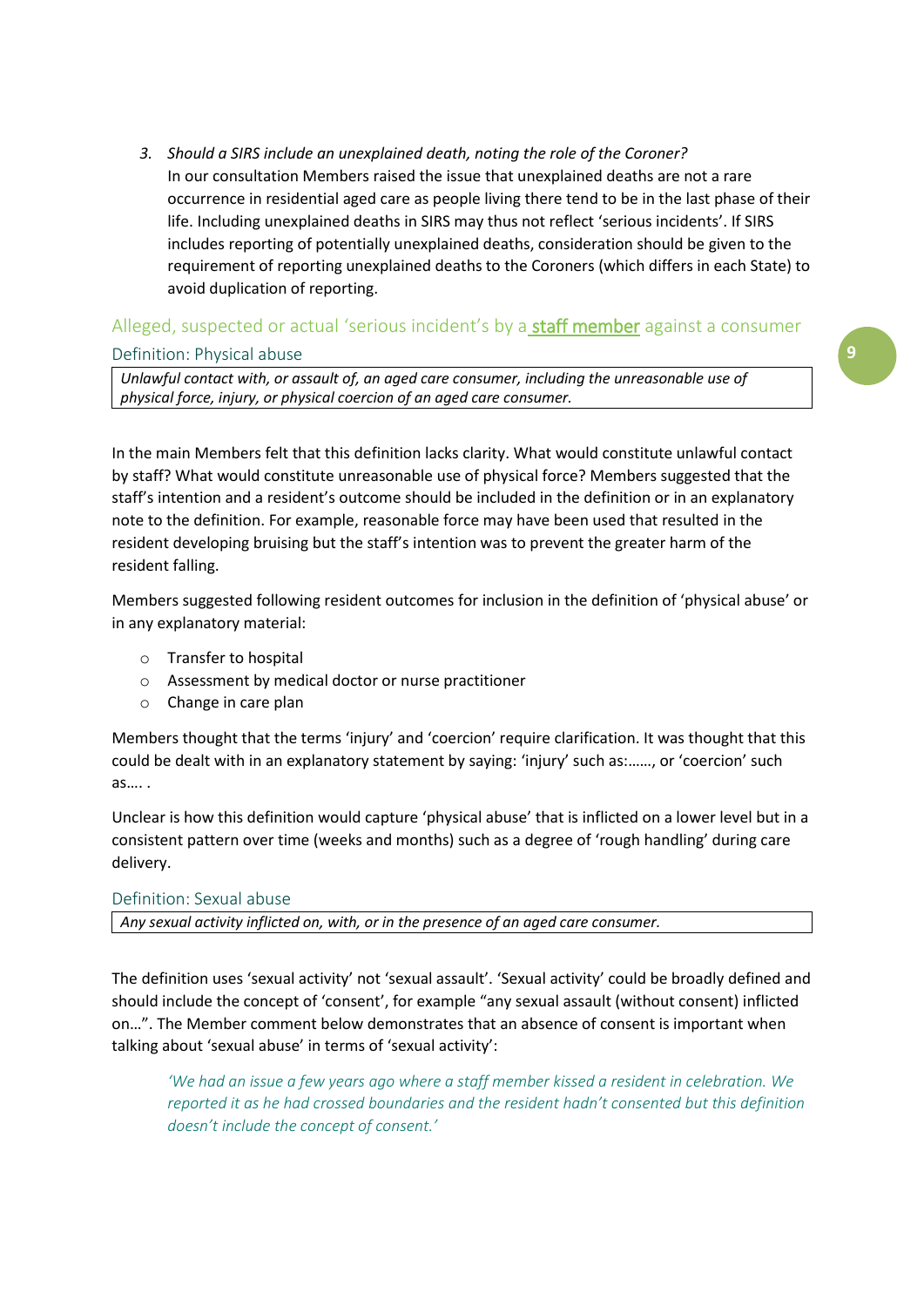It will be important for the SIRS to clearly spell out that 'sexual activity' does not include a consensual hug or even consensual kiss offered in greeting or to comfort or support a resident.

#### Definition: Financial Abuse

*Behaviour that is coercive, deceptive, or unreasonably controls the finances of an aged care consumer.* 

Members felt strongly that the stealing from residents of any amount of money, regardless how small, is a serious offence.

#### *'We would treat any report of such action by staff seriously'*

For this reason Members considered that the definition of financial abuse by staff should not include the amount of money stolen.

#### Definition: Seriously inappropriate, improper, inhumane or cruel treatment

*Unreasonable behaviours against a consumer that constitutes a serious breach of the duty of)care,)and/or)any)relevant)code)of)conduct)or)professional)standard)that)applies (ied))to)* the staff member.

#### *Question:*

4. Is this definition of seriously inappropriate, improper, inhumane or cruel treatment appropriate?

The reporting of events on the basis of 'breach of duty of care" or breach of a relevant code of conduct or professional standard is problematic because it (by definition) requires an admission of liability which could adversely prejudice the provider in civil litigation and quite often it is not until the litigation is resolved that a finding of breach is made.

LASA Members propose that clarification be provided on what is "unreasonable behaviours" and that verbal abuse which amounts to bullying and harassment should be included under this definition.

Overall, Members expressed concern that the definition may result in SIRS being overwhelmed with reports under the definition. LASA appreciates that this definition is intended to be a flexible category to capture a range of serious, abusive behaviours by staff. However, the definition given needs to be further clarified for providers who seek to determine whether they deal with an incident or reportable 'serious incident'.

#### 'Suggest clearer guidelines and more examples'

Terms identified by Members as requiring clarification are:

- unreasonable behaviours;
- serious breach of duty of care; and
- $\bullet$  relevant code of conduct.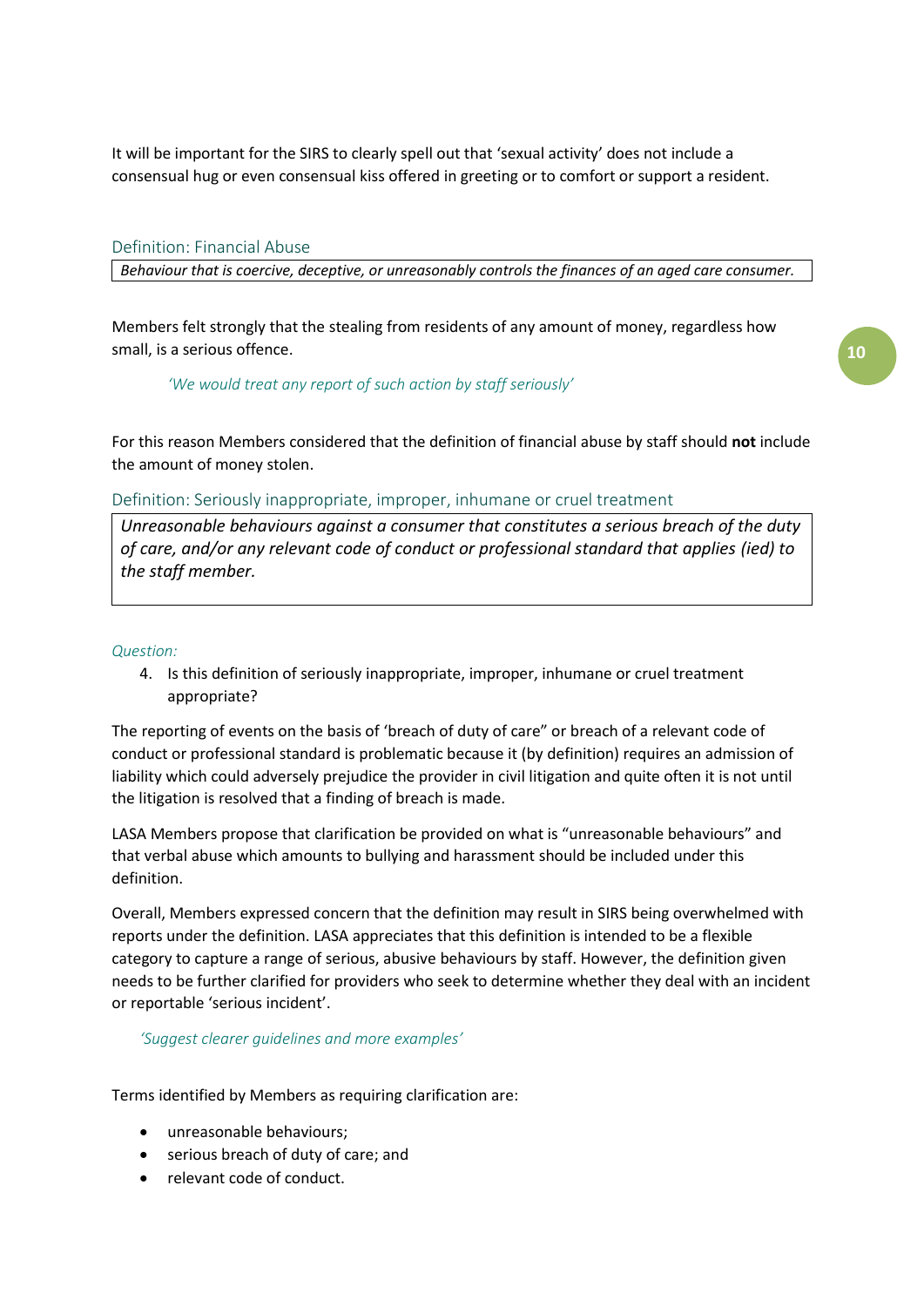Members raised the issue that Personal Care Workers do not work to a professional code of conduct but their conduct and behaviour should be included in the definition of seriously inappropriate, improper, inhumane or cruel treatment. LASA believes that there should be a professional code of conduct for Personal Care Workers and perhaps Personal Care Workers working in aged care should be subject to some form of (affordable) registration and regulation.

Again, reference as to whether and how the *National Code of Conduct for health care workers* may apply to Personal Care Workers would have been helpful here. In particular useful information would have been the identification of which Australian States have introduced the Code.

#### Definition: Inappropriate physical and chemical restraint

The use of physical or chemical restraint that does not meet the requirements of the Quality of Care Amendment (Minimising the Use of Restraint) Principles 2019.

Members expressed concern that the list of drugs deemed chemical restraint continues to be changed and expanded by the Aged Care Quality and Safety Commission (ACQSC). The SIRS needs to include information about medications considered chemical restraint under SIRS so there is certainty about what constitutes chemical restraint. Further, many drugs which may be considered as chemical restraint have significant therapeutic benefit for mental health separate to the calming effect.

Another concern voiced by Members was how SIRS would consider the issue of resident consent for chemical restraint not currently included under the *Minimising the Use of Restraint Principles 2019.* 

Members thought that the issue of whether the resident experienced harm as a result of the restraint may constitute a useful threshold to distinguish incident from reportable 'serious incident'. The concept of harm requires further clarification – see LASA's contribution to the definition of 'neglect' below.

#### Definition: Neglect

*Intentional or reckless failure in the duty of care for an aged care consumer that may also be a gross breach)of)professional)standards*

#### *Question:*

5. Are there any additions or refinements required to the definitions of incidents by staff against consumers? If so, which definitions, and what additions/refinements should be made?

Again, requiring reporting which refers to a breach of professional standards can also be problematic from an admission point of view.

Further guidance is required on the definition of 'neglect' needs to clarify the meaning of the words 'intentional and reckless failure' so Members clearly understand how to apply these concepts to real-life situations.

Members consider that it could be difficult to determine the threshold at which neglect may have been a cause of death.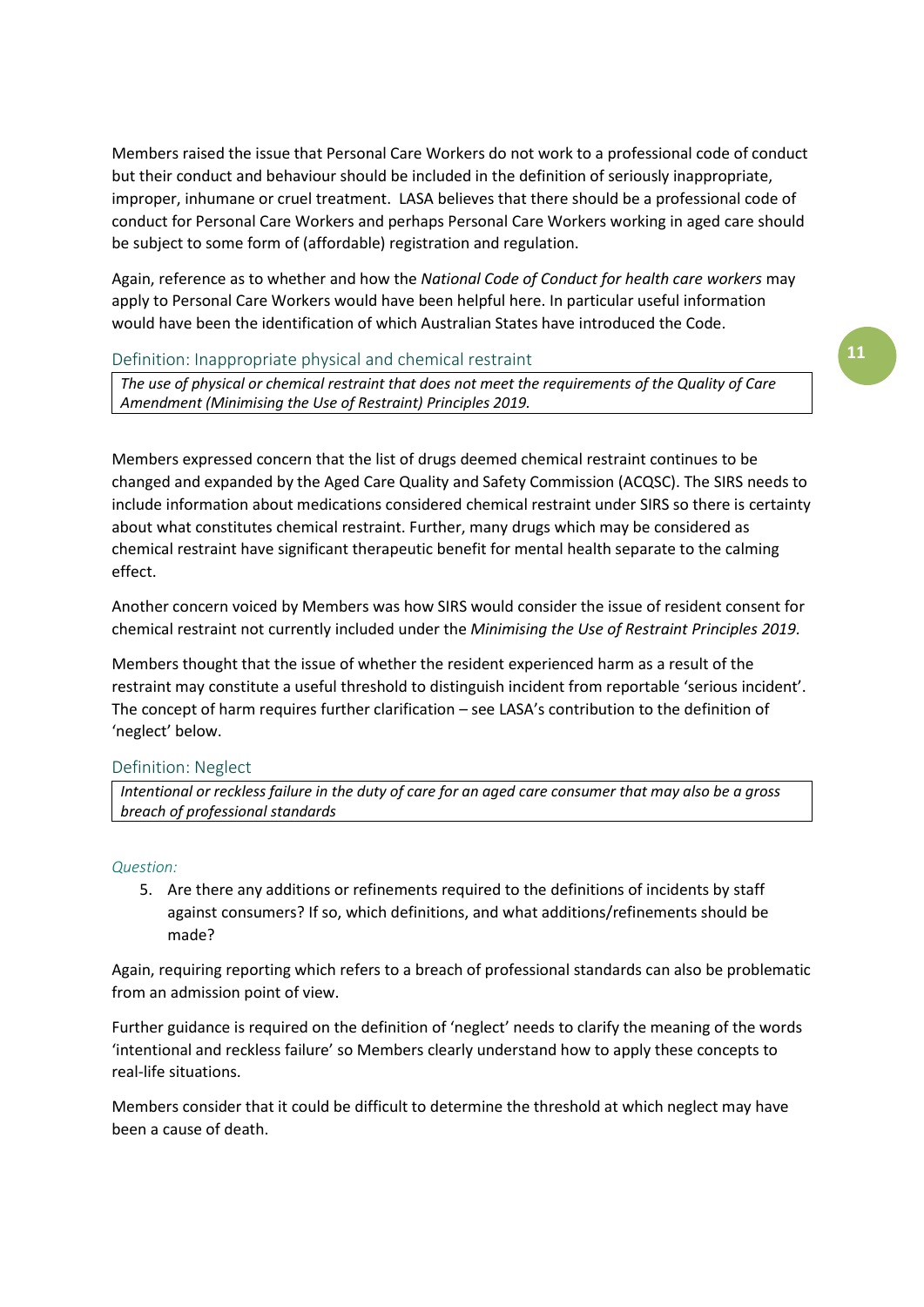Even more contestable is whether harm was suffered by the resident as the result of neglect. Does the concept of harm used in SIRS include the full continuum from minimal harm of no lasting consequence through to serious harm resulting in lasting adverse outcomes for the resident?

Families may claim a resident is being neglected because they are dissatisfied with the services being provided even though on investigation no substance to the allegation could be found.

Further, allegations are often made by people lacking mental capacity and have significant dementia where there is no substance to the allegation found. There are also vexatious and repetitive complaints by some families. This is problematic for providers.

SIRS needs to include procedures that ensure procedural fairness for all parties involved in a claim of neglect.

#### *Question:*

6. Are there any definitions that require specific thresholds? If so, which ones and what should the threshold be? (For example, financial abuse would only be considered a 'serious incident' when it was in relation to a certain dollar value or above).

Following definitions were identified by Members as requiring specific thresholds:

- Physical abuse
- $\bullet$  Sexual abuse
- Seriously inappropriate improper, inhumane or cruel treatment
- Neglect

LASA is of the view that the lack of establishing a threshold for distinguishing an incident from a 'serious incident' is a key weakness in this draft of the SIRS. We refer to the section under the heading *Definitions* on pp.5-6 in our submission in which we propose some ways to resolve threshold issues. The risk is that they system will be overcome with minor incidents and the more significant incidents will not be identifiable.

Further, actual physical harm may be defined by an outcome for the resident such as the harm resulting in:

- a. Transfer to hospital and/or
- b. Assessment by medical doctor or nurse practitioner and/or
- c. Change in care plan

In this submission LASA's contribution includes where possible a discussion of threshold issues specific to a definition at hand.

# Alleged, suspected or actual 'serious incident's between aged care consumers

#### Definition: Sexual abuse

Any sexual activity inflicted on, with, or in the presence of an aged care consumer without their *consent.*

Members consider that the definition of sexual abuse in terms of 'sexual activity' sets a very low threshold and may result in a high rate of reports arising from dementia settings. Some sexual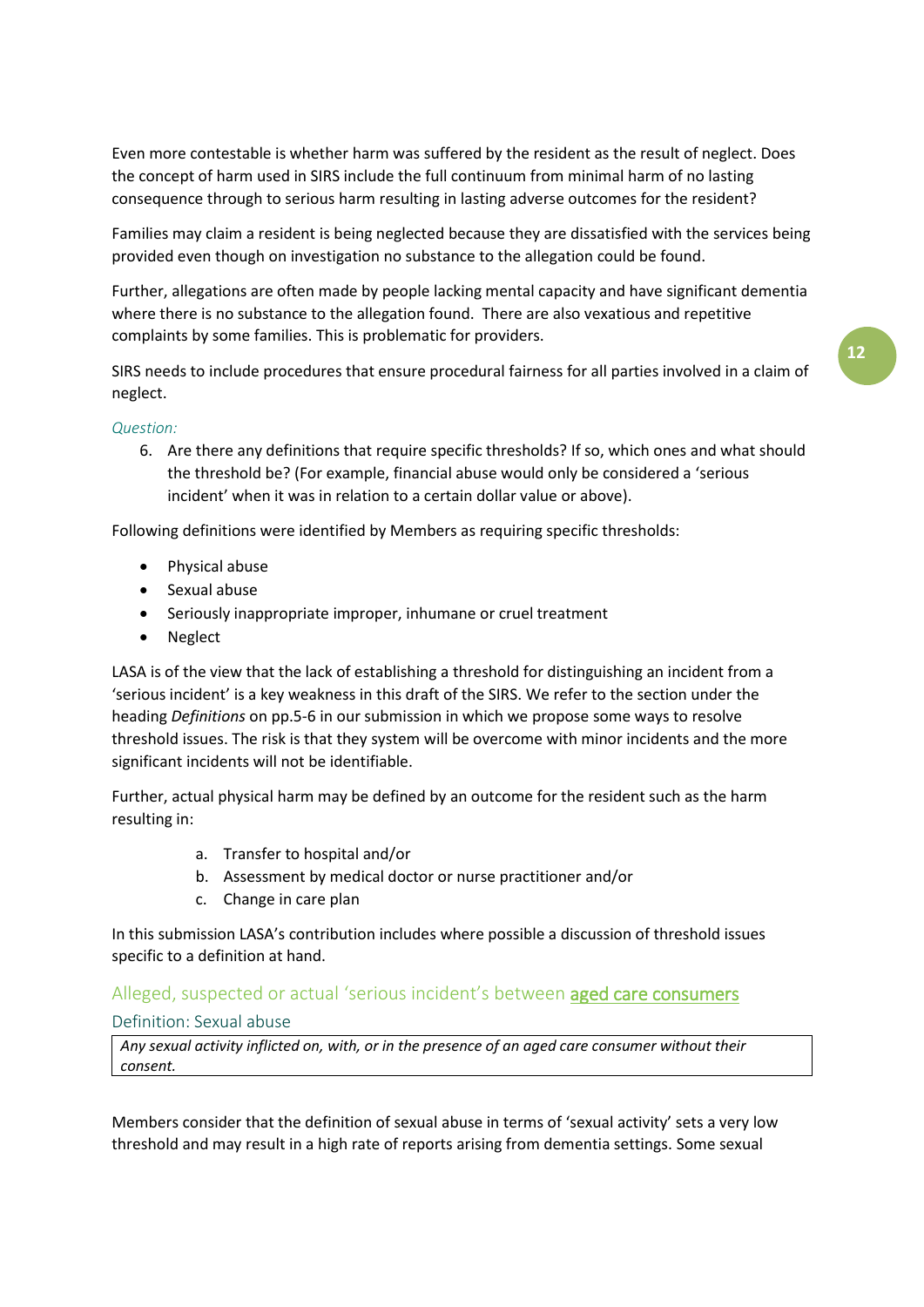activity that may be displayed by people with dementia, such as masturbation in public spaces, would be more appropriately viewed as offensive behaviour, rather than sexual abuse.

*This is potentially an issue with dementia residents as self-touching (not touching of other residents) could be considered sexual activity in the presence of another resident without consent͛*

A further concern is that an issue that is managed as a behaviour may now also become a regulatory issue. This may result in providers seeking ways of managing this new regulatory risk, such as not admitting residents who display inappropriate sexual behaviours or feeling compelled to segregate such residents.

*There may also be sexual contact with another resident that while without consent doesn't cause significant impact such as kissing or touching of parts of anatomy even accidently. This issue can be a common occurrence and is currently managed as a behavioural issue.*<sup>*'*</sup>

Alternatively, providers may seek to affect the rate of SIRS reporting by restricting residents' freedom of expression of their positive emotions towards fellow residents through physical gestures of affection such as described above. LASA believes that this outcome is unlikely to have been intended by SIRS. LASA recommends that the definition of 'sexual abuse' should be reviewed to ensure that the sexual acts included under the definition are abusive in nature.

Over-reporting of sexual acts that are not abusive in nature is likely to cause unnecessary distress and possible harm to residents and their families.

Further, the issue of consent is central to the definition of 'sexual abuse' and consent therefore requires additional explanation. This is of particular importance for people with dementia whose ability to consent may not extend to all life situations.

What view does SIRS take on peoples' ability to consent to sexual acts if they have a diagnosis of dementia? If SIRS considers people with dementia to be able to consent to sexual acts, then SIRS needs to explain how consent to sexual acts may be validly expressed by people with dementia. For example, a Member reported how two residents with dementia were found cuddling in bed. When the male resident was removed from the setting, the female resident wanted to know why this step was being taken (see quote below).

#### *'Why are you taking him away?'*

On observation of the female resident's reaction it is highly possible that these two residents engaged in sexual activity the consent to which they expressed through their actions. Would this event have been reportable under SIRS? And if yes, would reporting to SIRS breach the residents' right to privacy?

#### Definition: Physical abuse causing serious injury

Unlawful contact with, or assault of, an aged care consumer, including the unreasonable use of *physical)force,)injury,)or)physical)coercion)of)an)aged)care)consumer.*

A definition needs to be provided on what constitutes an 'unlawful contact' between residents. The inclusion of the term *'unreasonable use of force'* may be difficult to apply when people with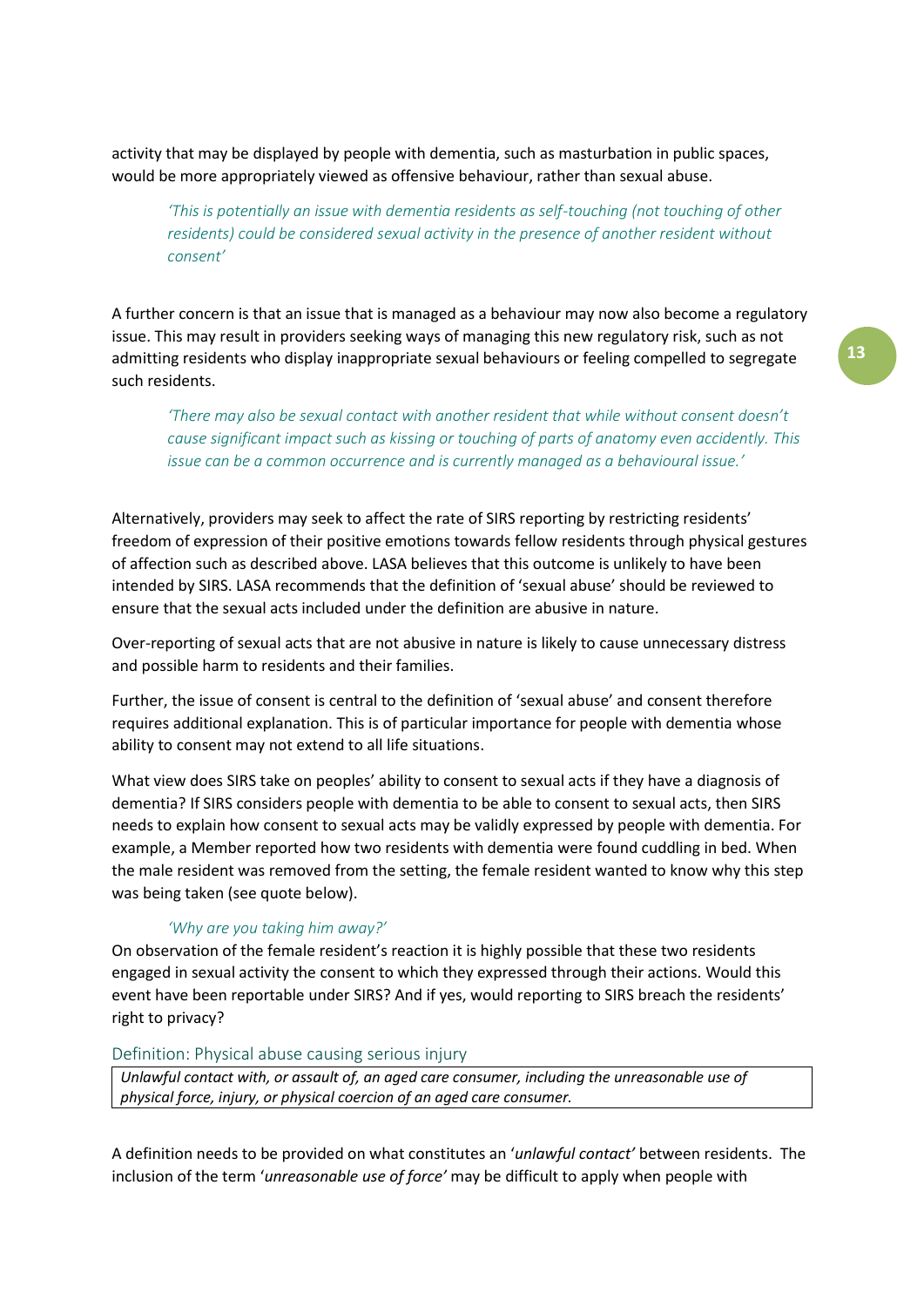advanced dementia are involved who may have limited reasoning capacity. LASA proposes that explanatory guidance to assist providers determine whether an incident requires reporting may include resident outcomes such as evidenced by:

- o Transfer to hospital
- $\circ$  Assessment by medical doctor or nurse practitioner
- $\circ$  Change in care plan
- $\circ$  Complaint by staff or other resident

#### Definition: An incident that is part of a pattern of abuse

*Repeated)behaviour)towards)an)aged)care)consumer)that)forms)part)of)a)pattern)of)abuse)(whether)or)* not against the same or different consumers), but may not be seen as instances of abuse in isolation.

This definition may intend to capture behaviour by dementia residents who are regularly aggressive towards other residents but do not necessarily cause physical injury. Providers tend to treat this concern as a behavioural issue. As such a behavioural issue will now also become a regulatory issue, providers may seek to manage the regulatory risk. For example, providers may seek not to admit residents who consistently display aggressive behaviours in view of their security of tenure obligation as such behaviour may become a compliance issue requiring mandatory reporting. People with dementia and aggressive behaviours may experience difficulties with finding a Residential Aged Care Facility prepared to admit them for permanent care.

#### *Questions:*

7. Are there any additions or refinements required to the definitions of incidents between aged care consumers? If so, what?

LASA's discussion to the definitions above proposes where refinements could be made to assist in realising the intent of the SIRS.

8. Are there any definitions that require specific thresholds? If so, which ones and what should the threshold be? (For example, physical abuse causing serious injury between aged care consumers would only be considered a 'serious incident' if the injury required immediate medical attention).

LASA's discussion to the definitions above proposes thresholds where appropriate. At the beginning of this submission on page 5 LASA suggests strategies that the Department of Health could use to clarify threshold issues.

# Definition: Unexplained death or serious injury

#### Definition

*A)͚ƐĞƌŝŽƵƐŝŶĐŝĚĞŶƚ͛ also)includes)a)death)or)serious)injury)that)is)unexplained,)and/or)where)the)* perpetrator *isn't* known.

#### *Question:*

9. Should unexplained death or serious injury be included in the definition of a 'serious incident'?

LASA Members take the view that if unexplained deaths are be included as a 'serious incident' under SIRS, measures should be implemented to avoid duplication of reporting between SIRS and the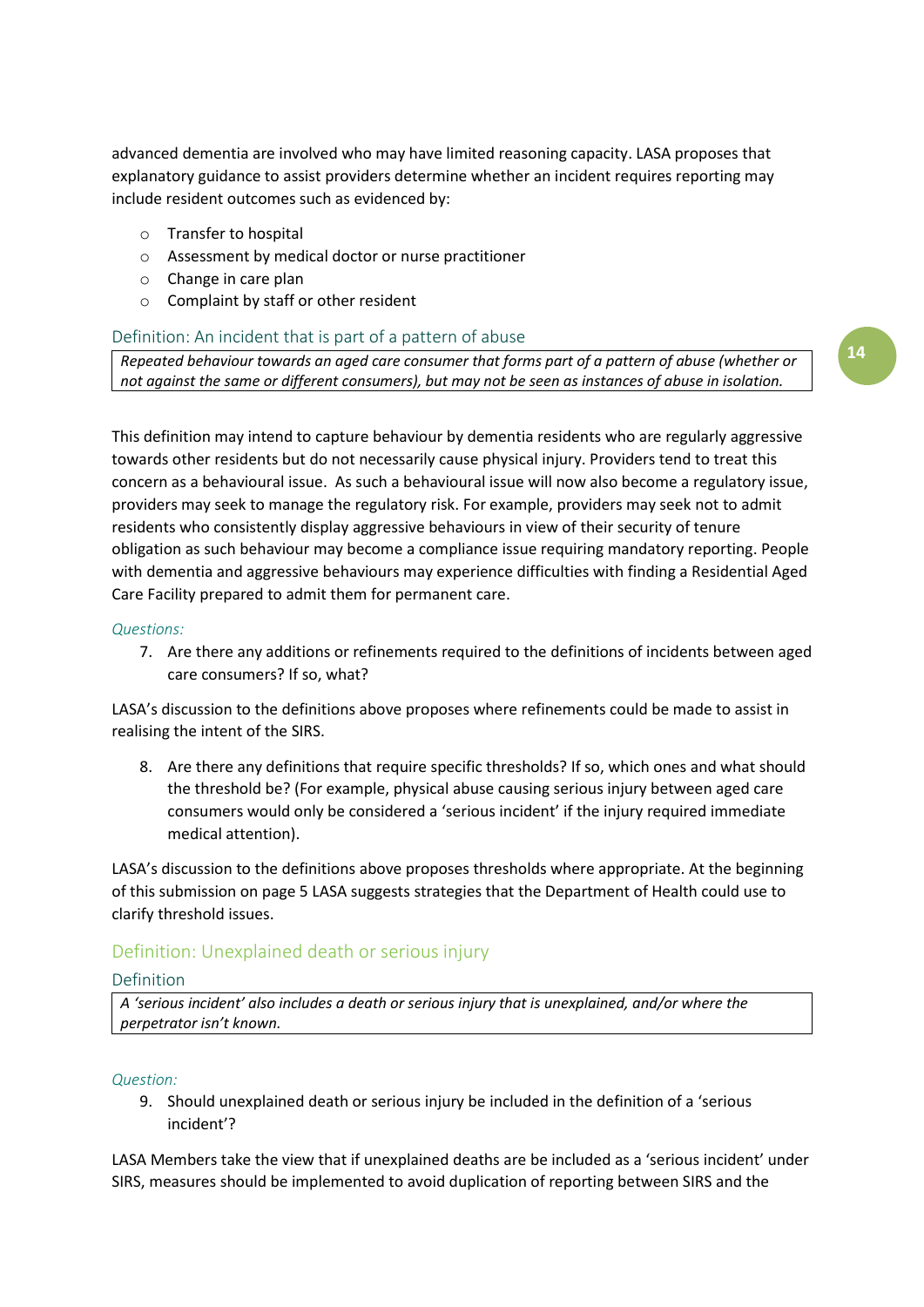Coroner. LASA Members observe that unexplained deaths do occur in the residential age care setting where many people live in the last phase of their lives. A medical doctor considers whether a death is unexplained in deciding whether or not to sign the death certificate and should thus be referred to the Coroner for investigation<sup>3</sup>. In this case it is the Coroner's decision whether the death was unexplained. Also see LASA's comment to question 3 in this submission.

#### *Question:*

10. What is an appropriate threshold for 'serious injury' that would ensure reporting is appropriately targeted? Please provide detail.

LASA Members considered that attendance at and/or admission to hospital or evaluation by a medical doctor/nurse practitioner may be a good indicator whether a 'serious injury' was sustained by a resident.

# Class and kind exemptions

*Question:*

11. Should the ability to exempt certain classes or kinds of incidents be a power of the Aged Care Quality and Safety Commission or the Minister?

LASA believes that the Minister should exempt certain classes or kinds of incidents on recommendation by the Aged Care Quality and Safety Commissioner.

# What won't be considered a 'serious incident'?

#### *Question:*

12. Are the examples provided appropriate and clear on what would not be considered a 'serious incident'?

The examples on what would not be considered a 'serious incident' were not appropriate as they demonstrate normal care delivery. LASA reiterates that what is required is distinguishing incidents from reportable 'serious incidents'. Incidents are managed by the provider within organizational policy and procedure, the quality improvement framework, Aged Care Quality Standards and other relevant regulation, while 'serious incidents' are additionally reported to SIRS. These 'serious incidents' undergo a SIRS process of investigation, reporting and resolution including preventive action.

#### Who must/will be able to report

!!!!!!!!!!!!!!!!!!!!!!!!!!!!!!!!!!!!!!!!!!!!!!!!!!!!!!!!!!

#### *Question:*

13. Is there a need to define 'key personnel' that can report an incident on the approved provider's behalf? If so, who should be considered 'key personnel'?

The provision of a definition by the Department of Health of who is considered 'key personnel' to undertake the reporting to SIRS would be helpful. Care staff should report to the personnel identified as reporting to the SIRS.

# Timeframes and information to be provided for reporting

#### *Question:*

14. Are the proposed reporting timeframes appropriate? If not, what changes should be made?

<sup>&</sup>lt;sup>3</sup> In Victoria any unexplained resident deaths also need to be reported to Worksafe.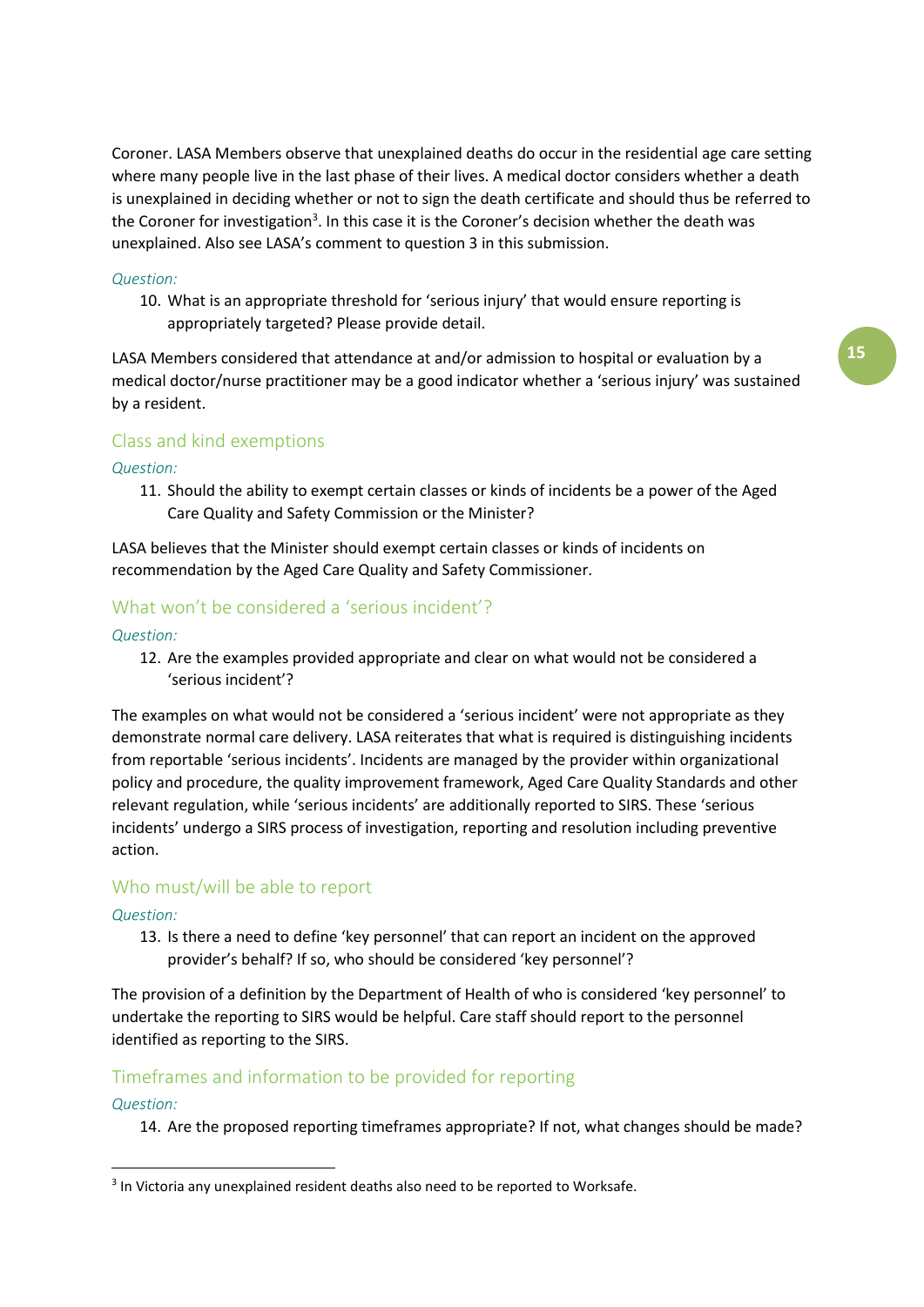LASA Members observed that it may take some investigation to determine whether the incident meets the reporting threshold. The 24 hour reporting obligation may not give enough time to confidently come to a threshold determination in every case.

One solution to this issue Members offered is to have the 24 hour reporting obligation for more serious incidents only. Other incidents requiring some initial investigation to determine whether they are in fact reportable may have a longer timeframe for notification.

LASA suggests that a mechanism should be put in place for providers to seek an extension of time should they be unable to secure all of the information required in the reporting timeframe given.

#### *Question:*

15. Is the proposed level of information to be provided at each stage appropriate? If no, what changes should be made and why?

Members did not propose any changes to the type of information sought at each stage of the reporting process.

#### *Question:*

16. Does the proposed level of information/details required adequately cover incidents between consumers?

Members did not propose any changes to the type of information sought at each stage of the reporting process for incidents between residents. However, the mandatory reporting of all incidents between residents who have a diagnosis of dementia is new, previously there was a discretion.

LASA proposes that the Department schedule regular reviews with the sector of this requirement to identify and address any problems arising.

#### *Question:*

17. If the incident is between consumers, what additional information should be reported at each stage (e.g. details of any cognitive impairment that had been assessed by an appropriate health professional)?

The inclusion of any medical or mental health diagnosis of any of the residents involved (e.g. Brodaty tier and associated Behavioural and Psychological Symptoms of Dementia) may contribute important explanatory information as to the reason(s) the incident occurred<sup>4</sup>. It also appraises the ACQSC of the rationale why the reporting provider responded in the way they did to resolve this incident and to prevent future incidents.

#### *Question:*

18. Would providers know the relevant information needed within these timeframes to allow reporting to be met (i.e. is the level of information appropriate to the specified timeframe)? What changes should be made and why?

Please see LASA's response to question 14 above.

!!!!!!!!!!!!!!!!!!!!!!!!!!!!!!!!!!!!!!!!!!!!!!!!!!!!!!!!!!

<sup>&</sup>lt;sup>4</sup> For example, a resident with dementia may have developed a delirium which contributed to the behaviour causing the incident.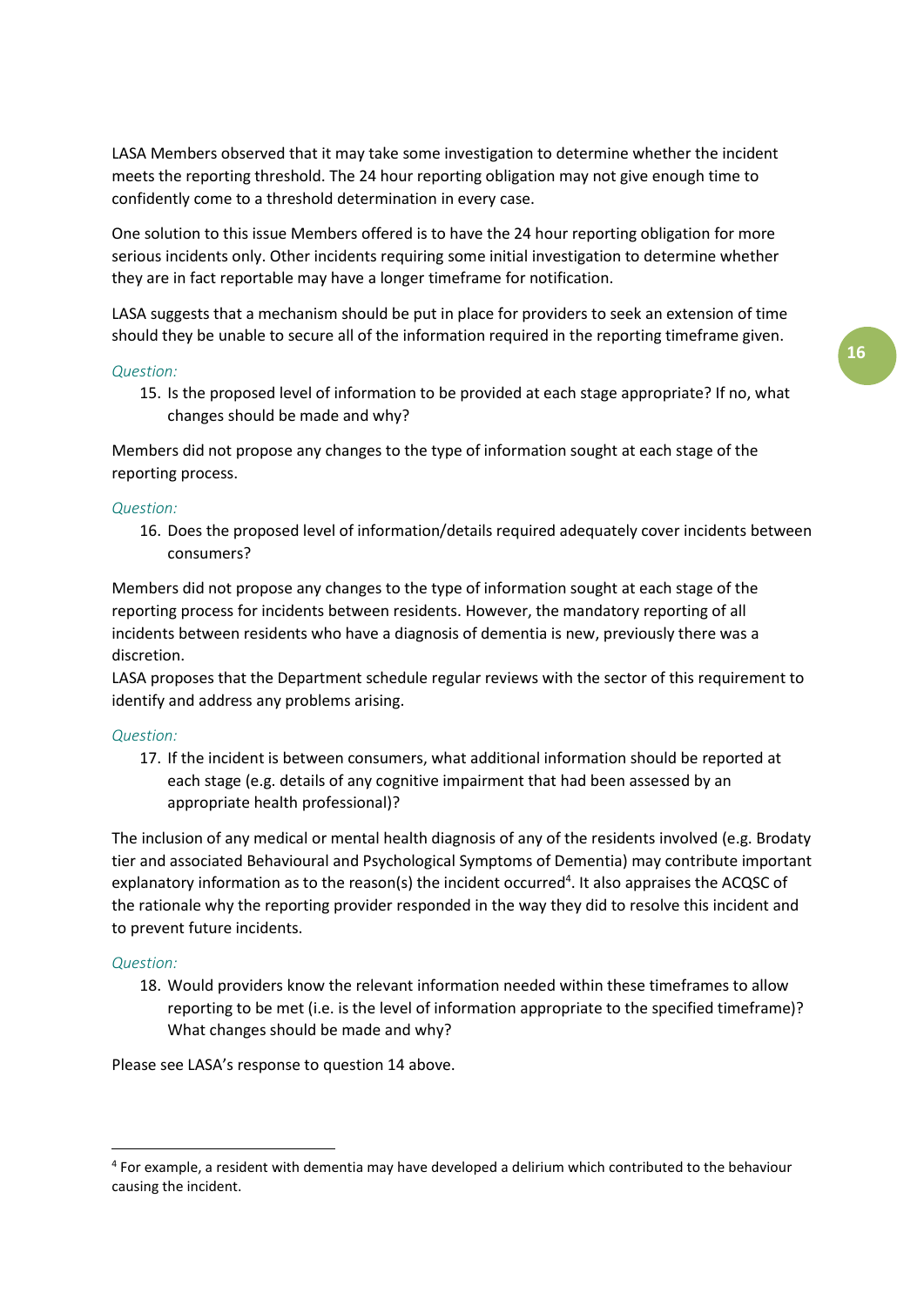# Proportionate reporting

The consultation paper proposes that the SIRS include proportionate reporting based on provider risk profile and performance:

*It is proposed that the Commission will be able to apply a risk-based approach to regulation and establish proportionate reporting based on provider risk profile and performance. It is proposed)that)the)Commission)have)powers)to)exempt)certain)matters)from)being)reported,)* by agreement with providers if the Commission is satisfied the exemption will not increase *the risk of harm to consumers.* (p.20)

LASA Members strongly reject any inclusion of proportionate reporting in the SIRS. They consider such an arrangement to undermine the SIRS's purpose of monitoring the rate of serious incidents and prevention of harm to residents. Members fear that proportionate reporting may undermine the integrity of SIRS, thus potentially defeating the SIRS's important purpose of protecting aged care residents.

### 'All providers should report. There should be no outs for anybody'

LASA Members also believe that aged care residents and their families would want reportable incidents reported by all providers.

*Questions:*

19. Should proportionate reporting have time limits? (For example, all proportionate reporting agreements are to be reviewed every 12 months).

Please see comment above.

20. Are there any incident types that should be excluded from a proportionate reporting agreement (for example, sexual abuse by an aged care worker)?

Members' comment to question 20 was:

*͚ŽŵƉƵůƐŽƌLJŝƐĐŽŵƉƵůƐŽƌLJ͛*

LASA Members strongly believe that there should no proportionate reporting and no exclusion of incidents from reporting that meet the definition of 'serious incident'.

#### Record keeping requirements

*Question:*

21. Are the proposed record keeping requirements sufficient? If no, what changes should be made?

Members expressed no concern about the sufficiency of the proposed record keeping requirements.

# Powers of the Commission in relation to reportable incidents

*Question:*

22. Are the proposed powers for the Commission adequate, for example in relation to investigation and the ability to respond to reports?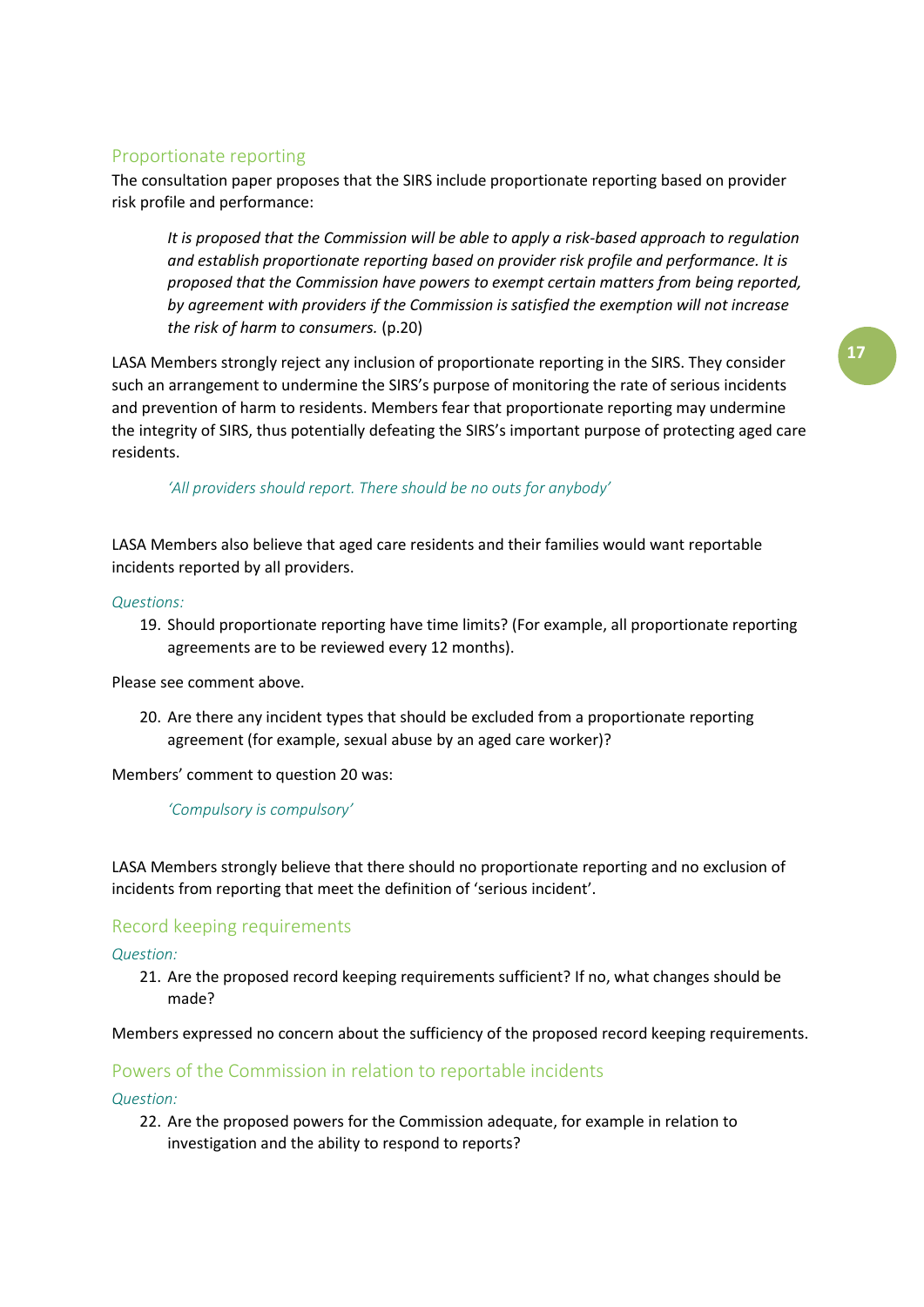LASA would prefer the Commission's education powers be more consistently based on concepts from quality improvement to include core concepts such as 'root cause analysis', 'organisational learning', 'feedback to frontline staff and learning' and 'review of policy and procedure'. The concept of corrective action (page 23 of the consultation paper) should be removed as it is incompatible with the aim of organisational learning facilitated in a non-punitive environment<sup>5</sup>. The core concepts underpinning a learning approach to 'serious incident' reporting are well accepted in health care and demonstrated in the WHO Draft Guidelines for Adverse Event Reporting and Learning Systems<sup>6</sup>.

#### *Core%concepts*

The four core principles underlying the guidelines are:

- x *The)fundamental)role)of)patient)safety)reporting)systems)is)to)enhance)patient)safety)* by learning from failures of the health-care system.
- **•** Reporting must be safe. Individuals who report incidents must not be punished or suffer other ill-effects from reporting.
- **•** Reporting is only of value if it leads to a constructive response. At a minimum, this *entails)feedback)of)findings)from)data)analysis.)Ideally,)it)also)includes)* recommendations for changes in processes and systems of health care.
- *Meaningful analysis, learning, and dissemination of lessons learned requires* expertise and other human and financial resources. The agency that receives reports *must be capable of disseminating information, making recommendations for changes, and informing the development of solutions.* (p.12)

#### *Question:*

23. What compliance and enforcement responses should the Commission have for example civil penalties, sanctions, enforceable undertakings?

A learning approach to serious incidents does not exclude that providers who engaged in neglectful conduct be disciplined by civil penalties, sanctions and/or enforceable undertakings. Further clarified should be the relationship between the SIRS and the Commission's (ACQSC) complete set of regulatory and disciplinary functions.

The Australian Commission for Safety and Quality in Health Care may be able to advise on appropriate thresholds for actions against providers. Further, LASA recommends that the Department consult extensively with the sector and other stakeholders on this issue.

We recommend that, in passing legislation on this issue to facilitate transparency that the Government consider the existing mandatory report regimes in the health sector (for example, under the Health Practitioner Regulation National Law) to ascertain what does and doesn't work. For example, please consider how mandatory reporting in SIRS interrelates with defamation laws (particularly absolute and qualified privilege if a mandatory report to SIRs is made - in defence to a claim of defamation associated with the report) as well as the protections provided to private hospital operators in relation to root cause analysis and admissibility as evidence in civil litigation, for example, section 46 of the Private Health Facilities Act 2007 (NSW).

!!!!!!!!!!!!!!!!!!!!!!!!!!!!!!!!!!!!!!!!!!!!!!!!!!!!!!!!!!

<sup>&</sup>lt;sup>5</sup> Page 47 of *Measurement for Improvement Toolkit, ACSQHC,* 

https://www.safetyandquality.gov.au/wp.../measurement-for-Improvement-toolkit-a.pdf <sup>6</sup> <https://apps.who.int/iris/handle/10665/69797>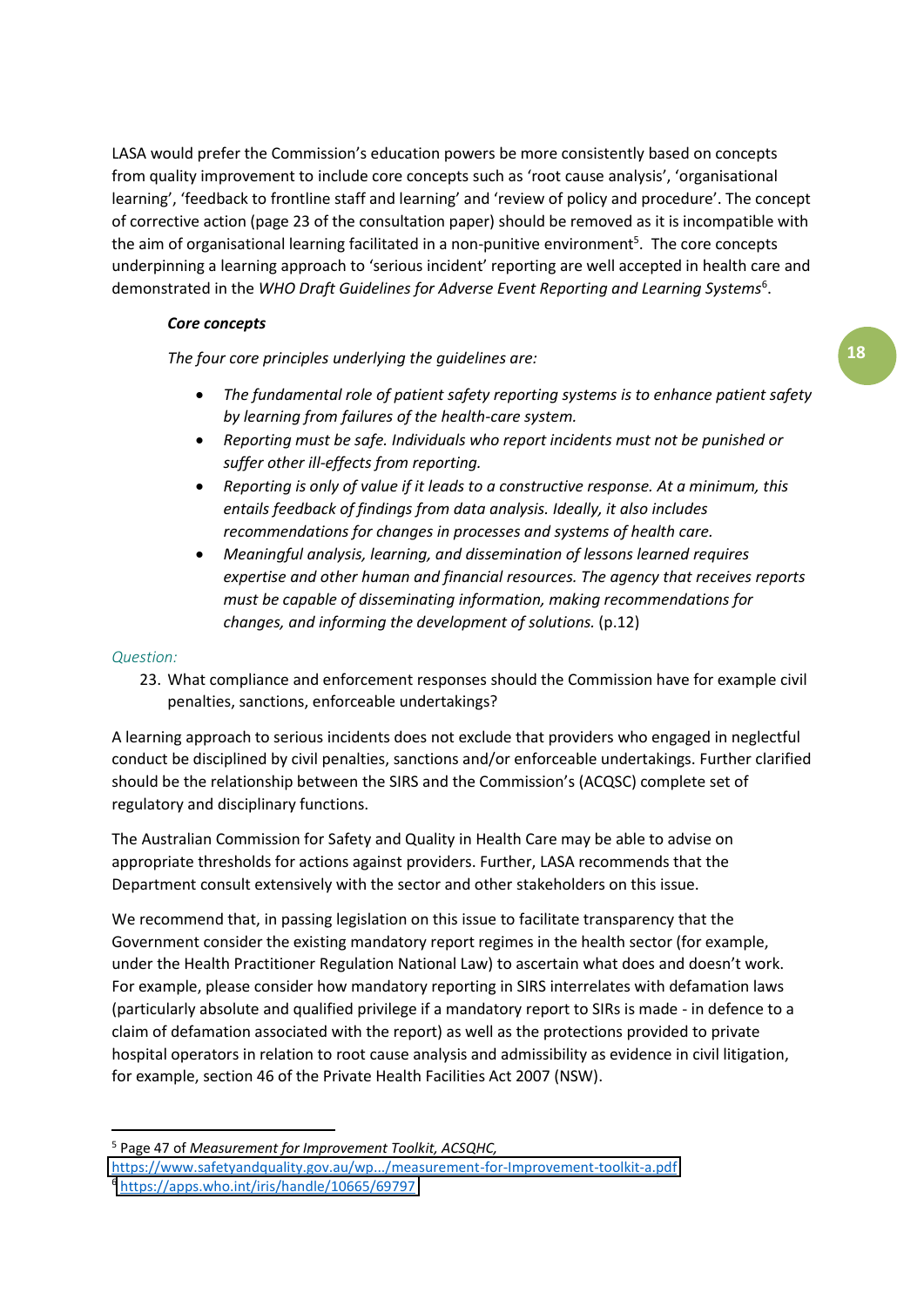LASA has no further comment to make to the ACQSC's regulatory powers listed on page 23 of the consultation paper. LASA welcomes that any proposed changes to the Commission's powers will be subiect to further consultation (also page 23).

#### Question:

24. Should these penalties be able to be applied to individuals or approved providers or both? If individuals, who?

Members observed that in the long-term care setting failures in care rarely rest with one individual alone. Failures in care are usually the result of a number of root causes aligning and allowing the failure to occur. Members cited two common root causes to be failure of team functioning/culture and failure in corporate and/or clinical governance.

We do not recommend that penalties be imposed against individuals except in the most exceptional circumstances. The aged care industry is currently experiencing great difficulty attracting highly qualified and experienced candidates onto Boards and individual penalties will only make this more difficult, particularly for not-for-profit operators.

# Public reporting by the Commission on SIRS

#### Question:

25. Is there additional information the Commission should publish? If so, what?

LASA is strongly of the view that information only be published if it is risk-adjusted for providers' resident-mix. Resident characteristics that may affect the rate of SIRS reports may be:

- percentage of residents with dementia
- the distribution of Brodaty tiers for the resident population with dementia
- percentage of residents with a mental health diagnosis other than dementia
- percentage of residents requiring behaviour management
- clinical casemix of residents (e.g. clinical factors in the resident casemix that affect outcomes such as falls)
- socio-economic characteristics of the casemix

The above list is not meant to be complete and consultation with aged care providers and researchers may identify other factors influencing a provider's risk profile for serious incidents. LASA believes that the Registry of Senior Australians (ROSA) may usefully inform any work on the riskadjustment of providers for the purpose of SIRS reporting, particularly relevant clinical issues.

It is really important that the reporting does not result in perverse behaviours of under-reporting and that the data be analysed and benchmarked appropriately.

#### Question:

26. Should individual providers be required to publicly report SIRS data? If so, what and how often?

LASA does not support public reporting of SIRS data at this point in time because the SIRS will be a newly instituted Scheme. Any design and implementation issues are likely not to be identified until the SIRS has been operationalised for some time and several waves of reports were received and analysed. In particular, some of the definitions on which the SIRS rests have not been proven in the operational setting and some may have to be changed to become fit-for-purpose. LASA believes that